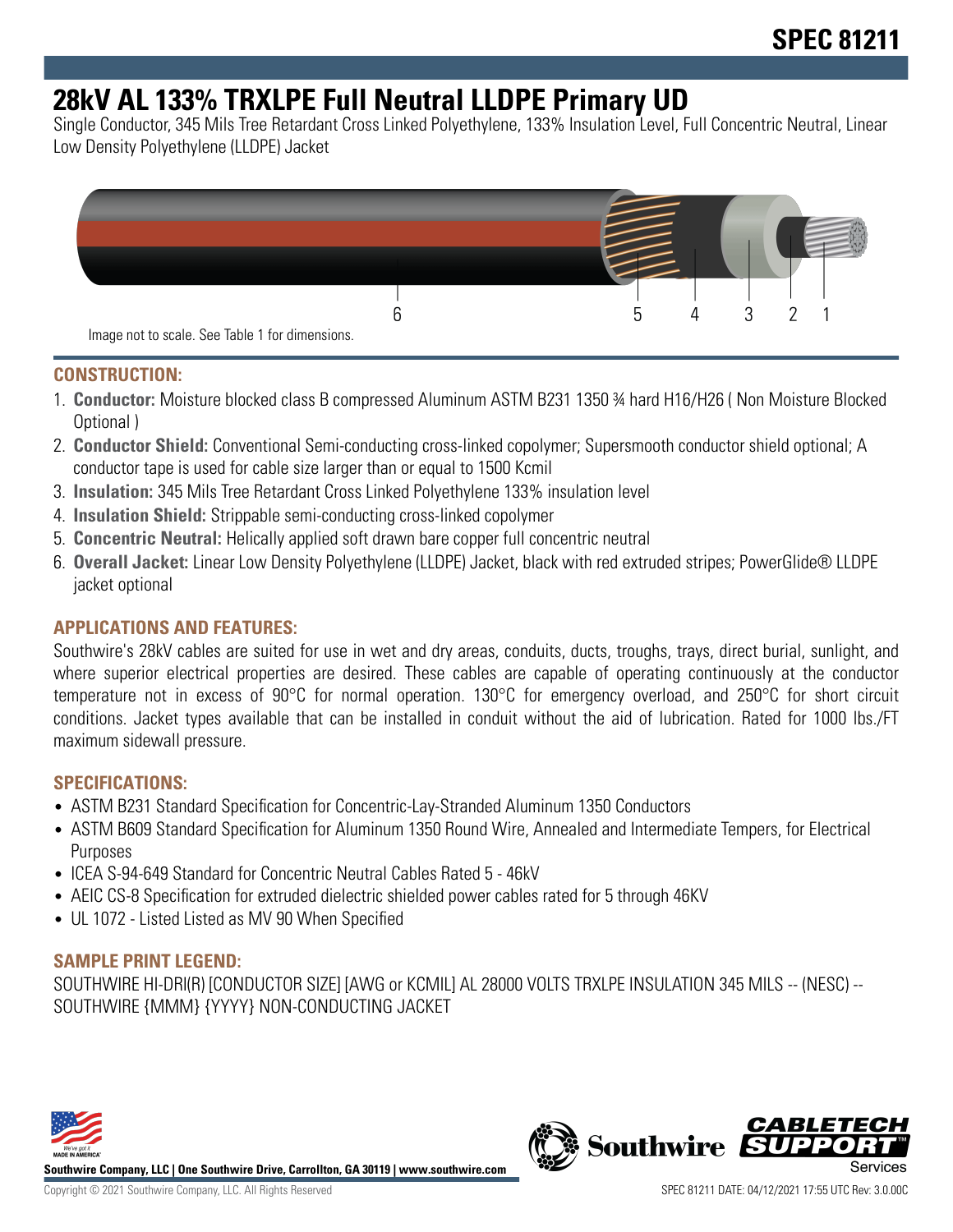## **Table 1 – Weights and Measurements**

| <b>Stock</b><br>Number | Cond.<br><b>Size</b> | <b>Diameter</b><br>Over<br>Conductor | Diameter<br>Over<br>Insulation | Insul.<br><b>Thickness</b> | <b>Diameter</b><br>Over<br>Insulation<br><b>Shield</b> | Concentric<br>Neutral | <b>Neutral DC</b><br>Resistance<br>$25^{\circ}$ C | Jacket<br><b>Thickness</b> | Approx.<br>0D | Approx.<br>Weight | Min<br>Bending<br>Radius | Max Pull<br>Tension* |
|------------------------|----------------------|--------------------------------------|--------------------------------|----------------------------|--------------------------------------------------------|-----------------------|---------------------------------------------------|----------------------------|---------------|-------------------|--------------------------|----------------------|
|                        | AWG/<br>Kcmil        | inch                                 | inch                           | mil                        | inch                                                   | No. x AWG             | $\Omega$ /1000ft                                  | mil                        | inch          | lb<br>1000ft/     | inch                     | $\mathsf{lb}$        |
| <b>TBA</b>             | (1)                  | 0.289                                | 1.016                          | 345                        | 1.096                                                  | 13x14                 | 0.202                                             | 50                         | 1.324         | 762               | 15.9                     | 502                  |
| TBA                    | (19)                 | 0.322                                | 1.049                          | 345                        | 1.149                                                  | 13x14                 | 0.202                                             | 50                         | 1.377         | 817               | 16.5                     | 502                  |
| <b>TBA</b>             | 1/0<br>(1)           | 0.325                                | 1.052                          | 345                        | 1.152                                                  | 16x14                 | 0.164                                             | 50                         | 1.380         | 861               | 16.6                     | 634                  |
| TBA                    | 1/0<br>(19)          | 0.352                                | 1.079                          | 345                        | 1.179                                                  | 16x14                 | 0.164                                             | 50                         | 1.407         | 889               | 16.9                     | 634                  |
| <b>TBA</b>             | 2/0<br>(19)          | 0.395                                | 1.122                          | 345                        | 1.222                                                  | 13x12                 | 0.128                                             | 50                         | 1.482         | 1029              | 17.8                     | 799                  |
| <b>TBA</b>             | 3/0<br>(19)          | 0.443                                | 1.170                          | 345                        | 1.270                                                  | 16x12                 | 0.104                                             | 50                         | 1.530         | 1152              | 18.4                     | 1007                 |
| <b>TBA</b>             | 4/0<br>(19)          | 0.498                                | 1.225                          | 345                        | 1.325                                                  | 13x10                 | 0.080                                             | 50                         | 1.629         | 1362              | 19.5                     | 1270                 |
| <b>TBA</b>             | 250<br>(37)          | 0.558                                | 1.294                          | 345                        | 1.394                                                  | 16x10                 | 0.065                                             | 80                         | 1.758         | 1614              | 21.1                     | 1500                 |
| <b>TBA</b>             | 350<br>(37)          | 0.661                                | 1.397                          | 345                        | 1.497                                                  | 16x9                  | 0.052                                             | 80                         | 1.886         | 1947              | 22.6                     | 2100                 |

All dimensions are nominal and subject to normal manufacturing tolerances

◊ Cable marked with this symbol is a standard stock item

\* Pulling tension based on pulling eye directly connected to conductor



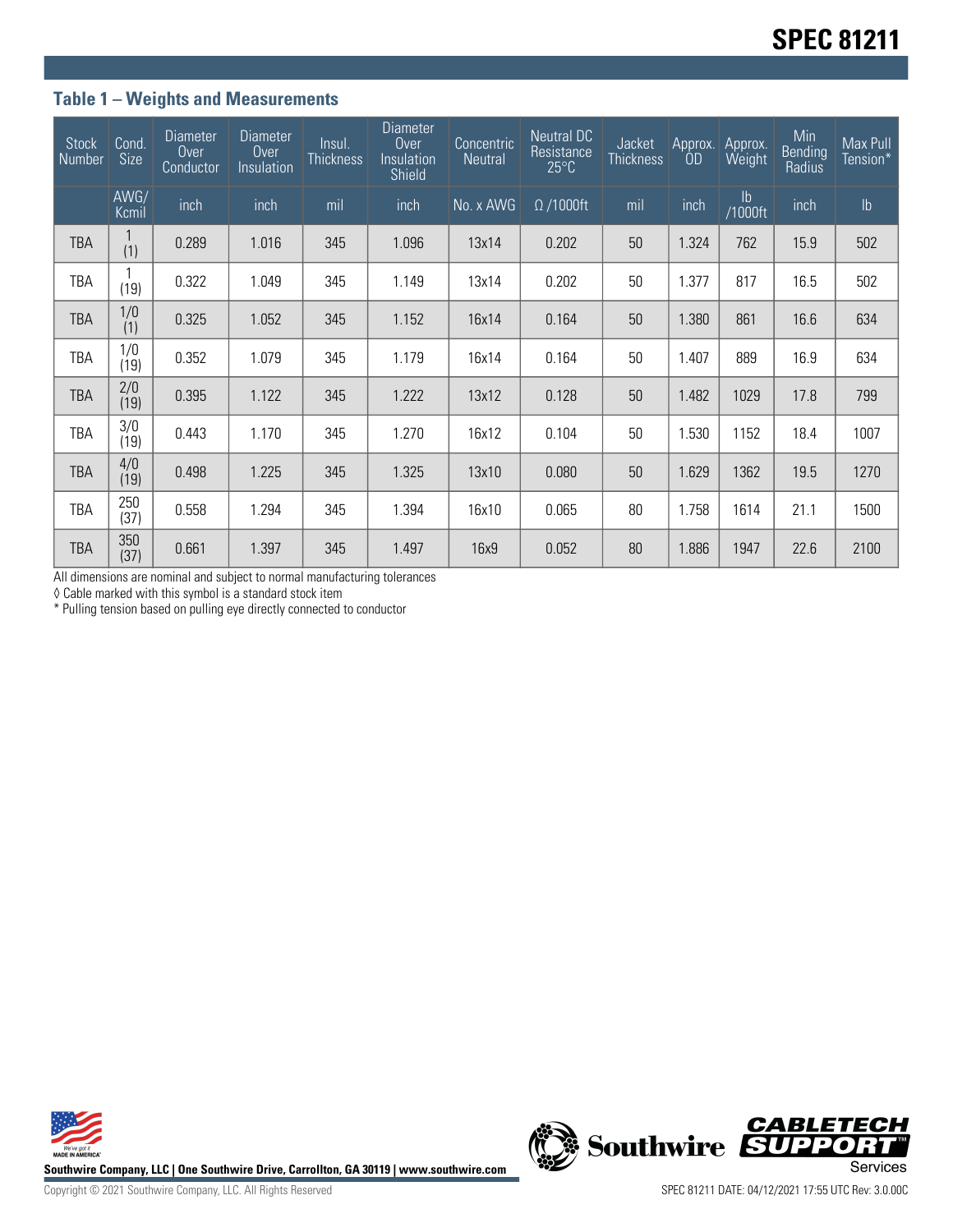## **Table 2 – Electrical and Engineering Data**

| Cond.<br><b>Size</b> | DC<br>Resistance<br>@ 25°C | AC<br>Resistance<br>@ 90°C | Capacitive<br>Reactance @<br>60Hz | Inductive<br>Reactance<br>@ 60Hz | Charging<br>Current | Dielectric<br>Loss | Zero<br>Sequence<br>Impedance* | Positive<br>Sequence<br>Impedance* | <b>Short</b><br>Circuit<br>Current <sup>@</sup><br>30 Cycle | Allowable<br>Ampacity in<br>Duct 90°C1 | Allowable<br>Ampacity<br><b>Directly</b><br>Buried 90°C‡ |
|----------------------|----------------------------|----------------------------|-----------------------------------|----------------------------------|---------------------|--------------------|--------------------------------|------------------------------------|-------------------------------------------------------------|----------------------------------------|----------------------------------------------------------|
| AWG/<br>Kcmil        | $\Omega/1000$ ft           | $\Omega/1000$ ft           | MΩ*1000ft                         | $\Omega/1000$ ft                 |                     | A/1000ft W/1000ft  | $\Omega/1000$ ft               | $\Omega/1000$ ft                   | Amp                                                         | Amp                                    | Amp                                                      |
| (1)                  | 0.211                      | 0.265                      | 0.077                             | 0.054                            | 0.209               | 1.014              | $0.455 + j0.098$               | $0.267 + j0.054$                   | 4878.8                                                      | 140                                    | 175                                                      |
| (19)                 | 0.211                      | 0.265                      | 0.073                             | 0.053                            | 0.222               | 1.074              | $0.455 + j0.097$               | $0.267 + j0.052$                   | 4878.8                                                      | 140                                    | 175                                                      |
| 1/0<br>(1)           | 0.168                      | 0.211                      | 0.073                             | 0.052                            | 0.223               | 1.080              | $0.371 + 0.078$                | $0.213 + j0.052$                   | 6004.7                                                      | 155                                    | 195                                                      |
| 1/0<br>(19)          | 0.168                      | 0.211                      | 0.069                             | 0.051                            | 0.233               | 1.129              | $0.371 + j0.077$               | $0.213 + j0.051$                   | 6004.7                                                      | 155                                    | 195                                                      |
| 2/0<br>(19)          | 0.133                      | 0.167                      | 0.065                             | 0.050                            | 0.249               | 1.207              | $0.295 + 0.063$                | $0.170 + j0.049$                   | 7751.5                                                      | 180                                    | 225                                                      |
| 3/0<br>(19)          | 0.105                      | 0.132                      | 0.061                             | 0.048                            | 0.267               | 1.293              | $0.238 + j0.053$               | $0.135 + j0.047$                   | 9540.3                                                      | 205                                    | 250                                                      |
| 4/0<br>(19)          | 0.0836                     | 0.105                      | 0.056                             | 0.047                            | 0.287               | 1.391              | $0.186 + 0.045$                | $0.109 + j0.046$                   | 12321.7                                                     | 235                                    | 285                                                      |
| 250<br>(37)          | 0.0707                     | 0.089                      | 0.052                             | 0.046                            | 0.312               | 1.512              | $0.156 + j0.039$               | $0.094 + j0.044$                   | 15165.1                                                     |                                        |                                                          |
| 350<br>(37)          | 0.0505                     | 0.064                      | 0.046                             | 0.044                            | 0.349               | 1.692              | $0.117 + 0.035$                | $0.070 + j0.041$                   | 19124.4                                                     | 305                                    | 370                                                      |

\* Calculations are based on three cables triplexed / concentric shield / Conductor temperature of 90°C / Shield temperature of 45°C / Earth resistivity of 100 ohmsmeter

† Ampacities are based on Figure 7 of ICEA T-117-734 (Single circuit trefoil, 100% load factor, 90°C conductor temperature, earth RHO 90, 36" burial depth)

‡ Ampacities are based on Figure 1 of ICEA T-117-734 (Single circuit trefoil, 100% load factor, 90°C conductor temperature, earth RHO 90, 36" burial depth)





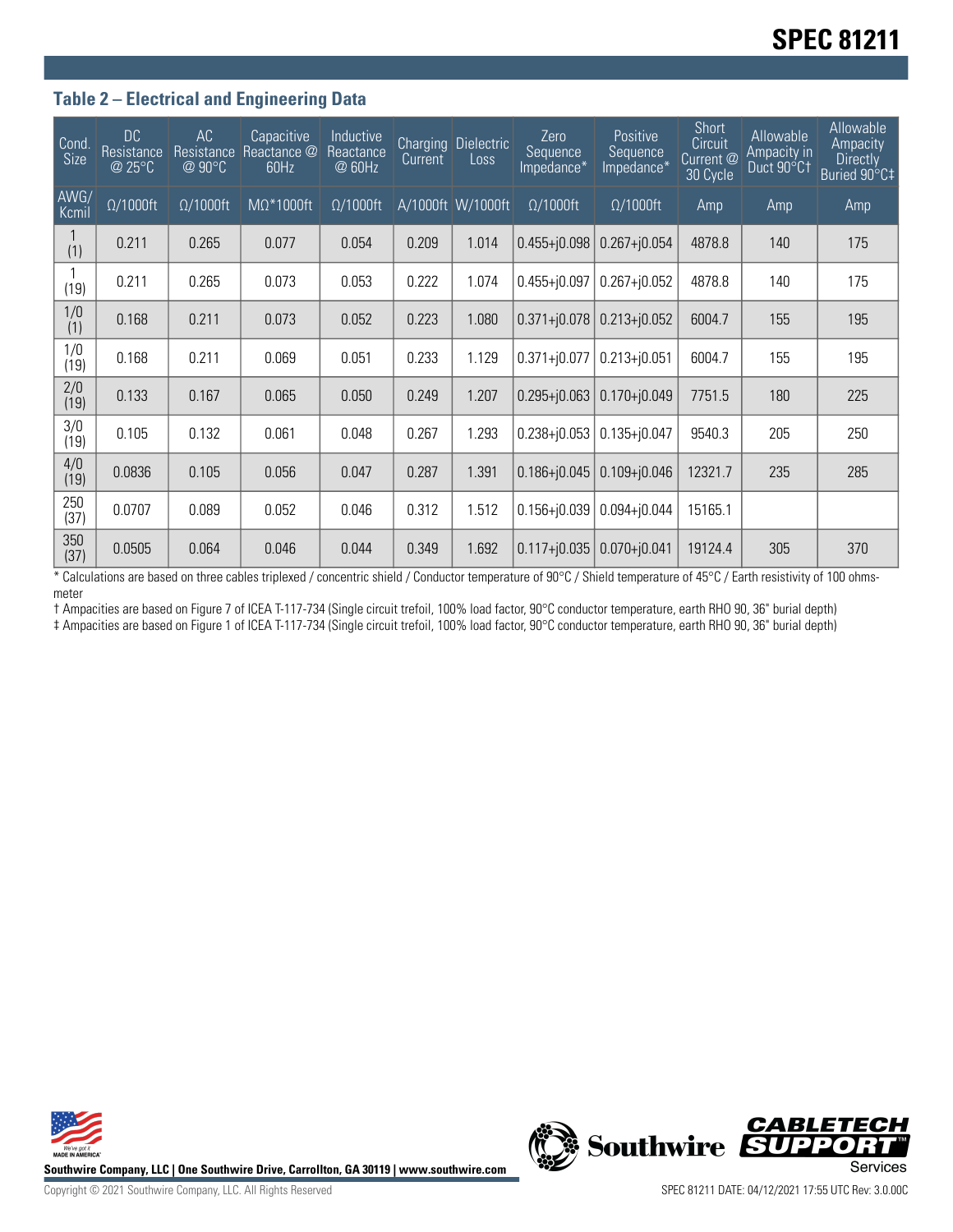# **Table 3 – Weights and Measurements (Metric)**

| <b>Stock</b><br>Number | Cond.<br><b>Size</b> | <b>Diameter</b><br>Over<br>Conductor | Diameter<br>Over<br>Insulation | Insul.<br><b>Thickness</b> | <b>Diameter</b><br>Over<br>Insulation<br><b>Shield</b> | Concentric<br>Neutral | Neutral DC<br>Resistance<br>$25^{\circ}$ C | Jacket<br><b>Thickness</b> | Approx.<br>OD) | Approx.<br>Weight | Min<br>Bending<br>Radius | Max Pull<br>Tension* |
|------------------------|----------------------|--------------------------------------|--------------------------------|----------------------------|--------------------------------------------------------|-----------------------|--------------------------------------------|----------------------------|----------------|-------------------|--------------------------|----------------------|
|                        | AWG/<br>Kcmil        | mm                                   | mm                             | mm                         | mm                                                     | No. x AWG             | $\Omega$ /km                               | mm                         | mm             | kg/km             | mm                       | newton               |
| <b>TBA</b>             | (1)                  | 7.34                                 | 25.81                          | 8.76                       | 27.84                                                  | 13x14                 | 0.66                                       | 1.27                       | 33.63          | 1134              | 403.86                   | 2234                 |
| TBA                    | (19)                 | 8.18                                 | 26.64                          | 8.76                       | 29.18                                                  | 13x14                 | 0.66                                       | 1.27                       | 34.98          | 1216              | 419.10                   | 2234                 |
| <b>TBA</b>             | 1/0<br>(1)           | 8.25                                 | 26.72                          | 8.76                       | 29.26                                                  | 16x14                 | 0.54                                       | 1.27                       | 35.05          | 1281              | 421.64                   | 2821                 |
| TBA                    | 1/0<br>(19)          | 8.94                                 | 27.41                          | 8.76                       | 29.95                                                  | 16x14                 | 0.54                                       | 1.27                       | 35.74          | 1323              | 429.26                   | 2821                 |
| <b>TBA</b>             | 2/0<br>(19)          | 10.03                                | 28.50                          | 8.76                       | 31.04                                                  | 13x12                 | 0.42                                       | 1.27                       | 37.64          | 1531              | 452.12                   | 3556                 |
| <b>TBA</b>             | 3/0<br>(19)          | 11.25                                | 29.72                          | 8.76                       | 32.26                                                  | 16x12                 | 0.34                                       | 1.27                       | 38.86          | 1714              | 467.36                   | 4481                 |
| TBA                    | 4/0<br>(19)          | 12.65                                | 31.12                          | 8.76                       | 33.65                                                  | 13x10                 | 0.26                                       | 1.27                       | 41.38          | 2027              | 495.30                   | 5652                 |
| TBA                    | 250<br>(37)          | 14.17                                | 32.87                          | 8.76                       | 35.41                                                  | 16x10                 | 0.21                                       | 2.03                       | 44.65          | 2402              | 535.94                   | 6675                 |
| TBA                    | 350<br>(37)          | 16.79                                | 35.48                          | 8.76                       | 38.02                                                  | 16x9                  | 0.17                                       | 2.03                       | 47.90          | 2897              | 574.04                   | 9345                 |

All dimensions are nominal and subject to normal manufacturing tolerances

◊ Cable marked with this symbol is a standard stock item

\* Pulling tension based on pulling eye directly connected to conductor